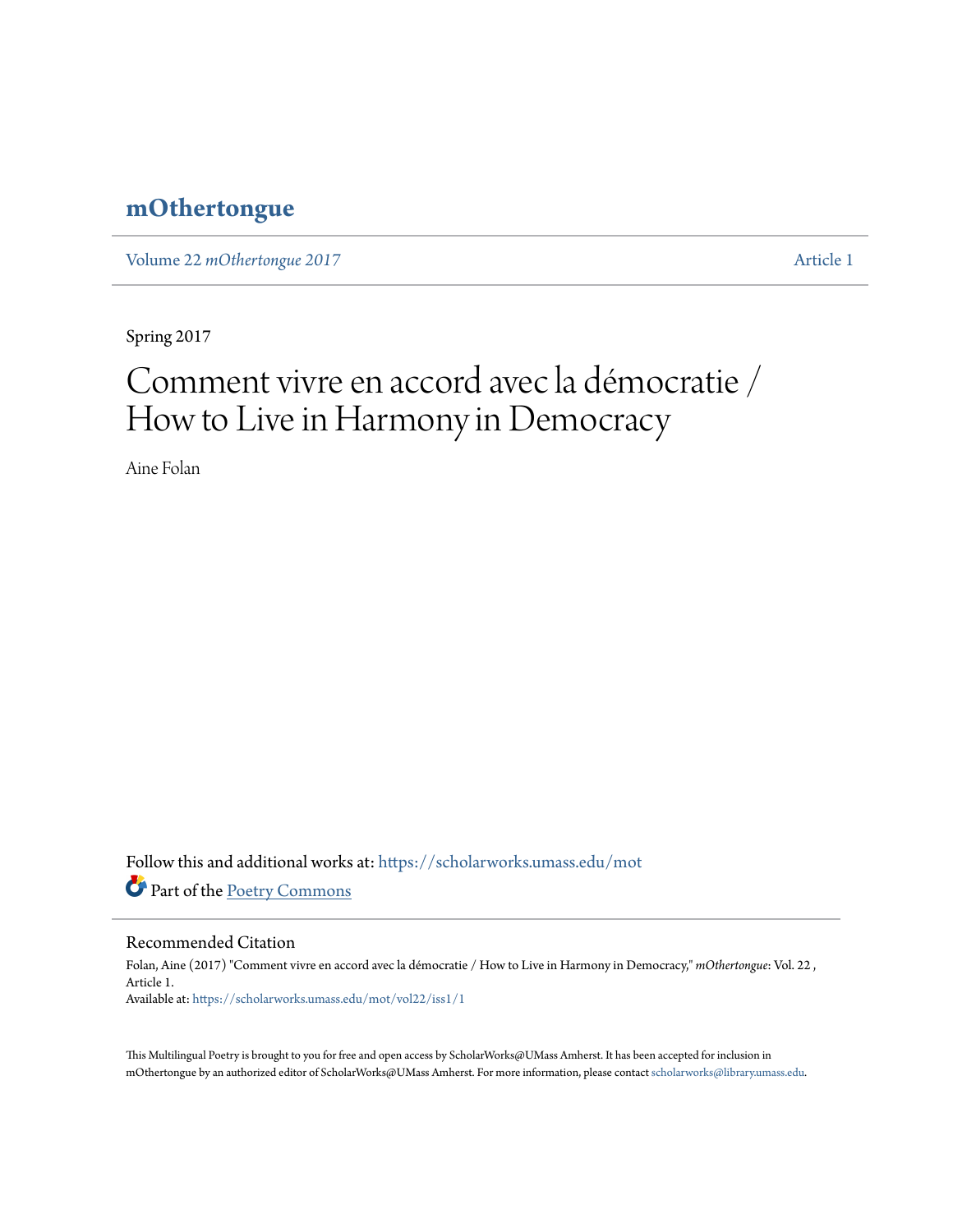## COMMENT VIVRE EN ACCORD AVEC LA DÉMOCRATIE Aine Folan

Déterminez où vos coeurs restent

Découvrez les joies de la vie peu appréciée Luttez pour les minorités qui n'ont pas de voix Entendez les conflicts sans préjugé Rendez-vous compte que la vie est fragile Exprimez vos valeurs dans la vie quotidienne Dansez pour les triomphes de la démocratie N'attendez pas le changement Faites le changement vous-mêmes